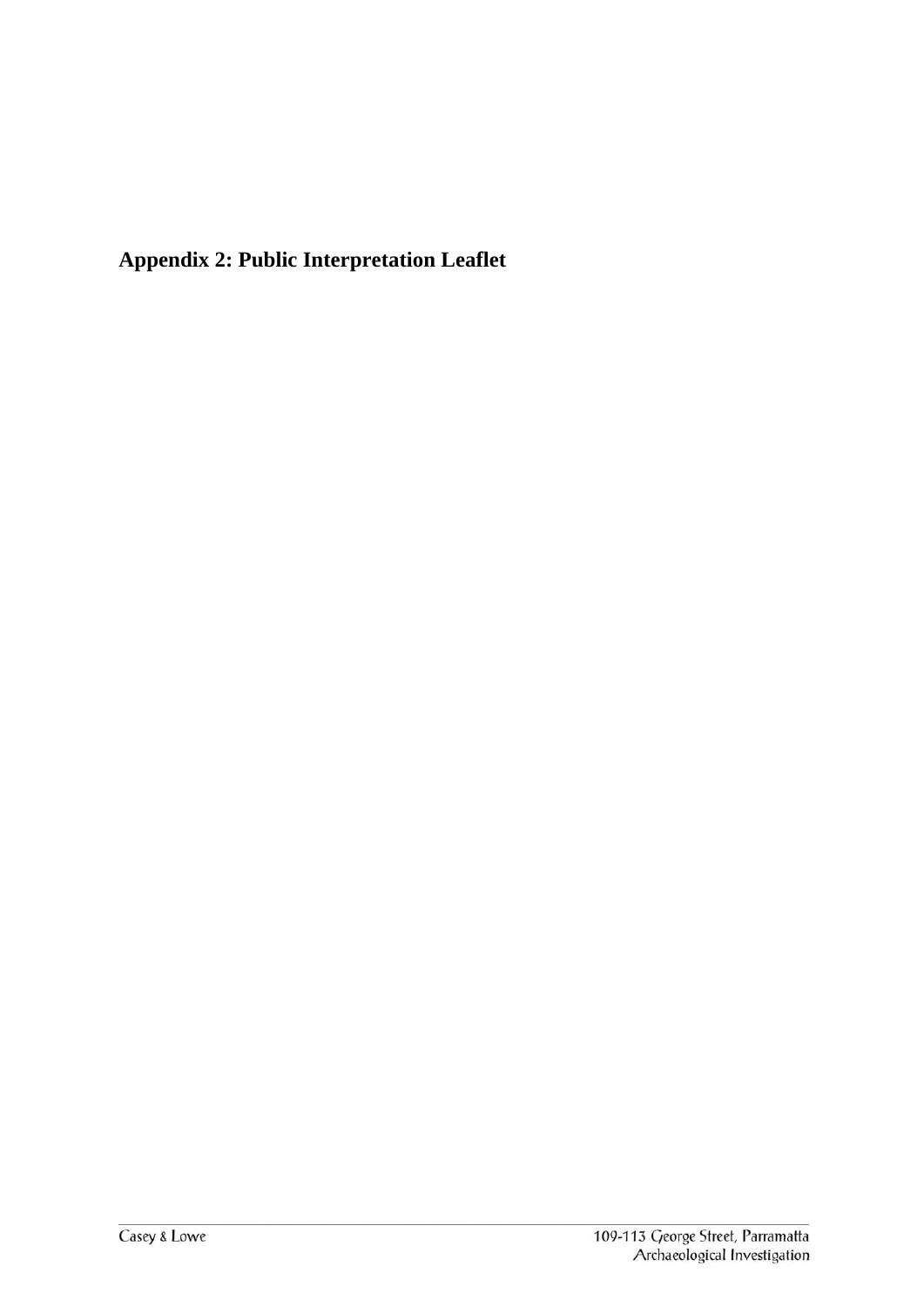# **ARCHAEOLOGY AT 109 – 113 GEORGE STREET, PARRAMATTA**

Landcom is seeking to redevelop this site into an outstanding residential apartment complex and set new benchmarks for quality in Western Sydney.

Archaeological excavation is being undertaken at 109-113 George Street, Parramatta, in preparation for the redevelopment. The work is required by the NSW Heritage Council prior to development of the site, to record archaeological relics relating to Colonial heritage and the Department of Environment requires this for Aboriginal heritage.

The archaeological work is being done by two groups. Casey & Lowe Pty Ltd will initially excavate the site to determine the presence of remains associated with Colonial occupation. Once this is completed a team from Jo McDonald Cultural Heritage Management Pty Ltd and representatives from Aboriginal groups will commence work digging for Aboriginal relics.

This site is being redeveloped by **Landcom**. Since 1975 when it was founded as the Land Commission of New South Wales, Landcom has been creating new residential and business communities on vacant land and established sites that deliver social and economic benefits to the people of the State.

Over the past 29 years, Landcom has become a leader in innovative residential, commercial and industrial development and urban design recognising the lifestyle and employment needs of the people of New South Wales.

# **ABORIGINAL HISTORY**

The Darug Aboriginal people lived at Parramatta before the British came in 1788. The Burramatta, the local group, spoke the Darug language. Parramatta is part of their traditional hunting and fishing grounds. Ducks, mullet, crayfish, shellfish and turtles lived in the freshwater streams feeding into Parramatta River. Fish, shellfish, molluscs and eels lived in the saltwater parts of the river. Shellfish remains found in Aboriginal middens include: rock oysters, cockles, some mud whelks, mud oysters, winks and horn shells. Aboriginal people used canoes made from the bark of the bangalay (*E bitryoides*) or the stringybark tree (*E agglomerates*). The men used spears and the women shell hooks to catch food from the river.

Aboriginal presence in Parramatta was documented by the British who set out from Sydney Cove to explore the Parramatta River and locate fertile land to grow the crops needed to sustain the new arrivals.

# **COLONIAL SETTLEMENT IN PARRAMATTA 1788 to 1810s**

Governor Phillip sent out exploring parties to survey Sydney Harbour and the river at its head shortly after landing at Sydney Cove. On Sunday 2 November 1788 Governor Phillip and others, including marines, established a military redoubt at Rose Hill (Parramatta Park). Convicts were sent to Rose Hill to commence farming, as the land was more fertile than at Sydney and Farm Cove (Sydney Botanic Gardens).

With the success of farming at Rose Hill, Phillip decided to expand the settlement. In 1790 Governor Phillip and Surveyor Augustus Alt laid out a town plan with High Street (George Street) running between the planned site of Government House and the Landing Place a mile distant to the east along George Street. Church and Macquarie Street were part of this early street grid.



**George Evans, painting of the view along George Street from Government House, c.1805***.* 

Initially the relationship between the British settlers and the Aboriginal groups at Parramatta was amicable but as early as September 1790 relations became strained. Pemulway, an Aboriginal 'warrior and tactician', led this resistance. During a confrontation at Parramatta Pemulway was wounded by musket balls to the head and body. Pemulway survived to escape from the hospital in leg irons.

#### **1804 and Obediah Ikin**

The 1804 plan of Parramatta indicates the study area was part of land granted to Obediah Ikin, a veteran colonist. He had served for 26 years in the army, of which 20 were in the colony of New South Wales, as well as 12 years as a sergeant of the 102nd Regiment (Rum Corps).

#### **Rowland Hassall and his Family's House**

Rowland Hassall built his house c. 1804, reputedly with bricks imported from England as ship's ballast. Hassall had arrived in Tahiti as a missionary for the London Missionary Society but fled to New South Wales in 1798 after attacks on missionaries. In New South Wales he continued to preach, as well as acquire land and government posts. He was government storekeeper and was in charge of the granary at Parramatta until his dismissal in September 1802 for not discovering fraud. His preaching veered towards Methodism, but he retained a strong working relationship with Anglican priests such as Rev. Samuel Marsden. He confined his preaching to his home in Parramatta where the barn served as the place for services. He also opened a store to supply settlers. In 1814, he was appointed as superintendent of Government Stock.

His acquisitions of land were a boon to his large family. Not only did he endow them with land, he also passed on his religious convictions and fervour. There were to be many ministers with the surname Hassall in New South Wales over the next century.

Hassall's house in Parramatta became a base for the missionaries of the London Missionary Society when they visited Parramatta. In many ways, his home became a pivotal point in the religious network of the colony. Not only did he preach there, he offered hospitality to the visiting clergy and missionaries. In May 1813, his son, Thomas Hassall, opened the first Sunday school in Australia in his father's house in Parramatta.

Additionally, there was a printing press in operation on his premises, a rare and significant piece of equipment in a colony with few printing presses. The output of the press included the *Requirements and Rules for Persons engaging themselves as teachers in the Parramatta Sunday School*, printed in August 1816 at the 'Missionary Press, Parramatta', as well as *Hymns for the Eighth Anniversary of the Parramatta Sunday School*. The surviving copy of